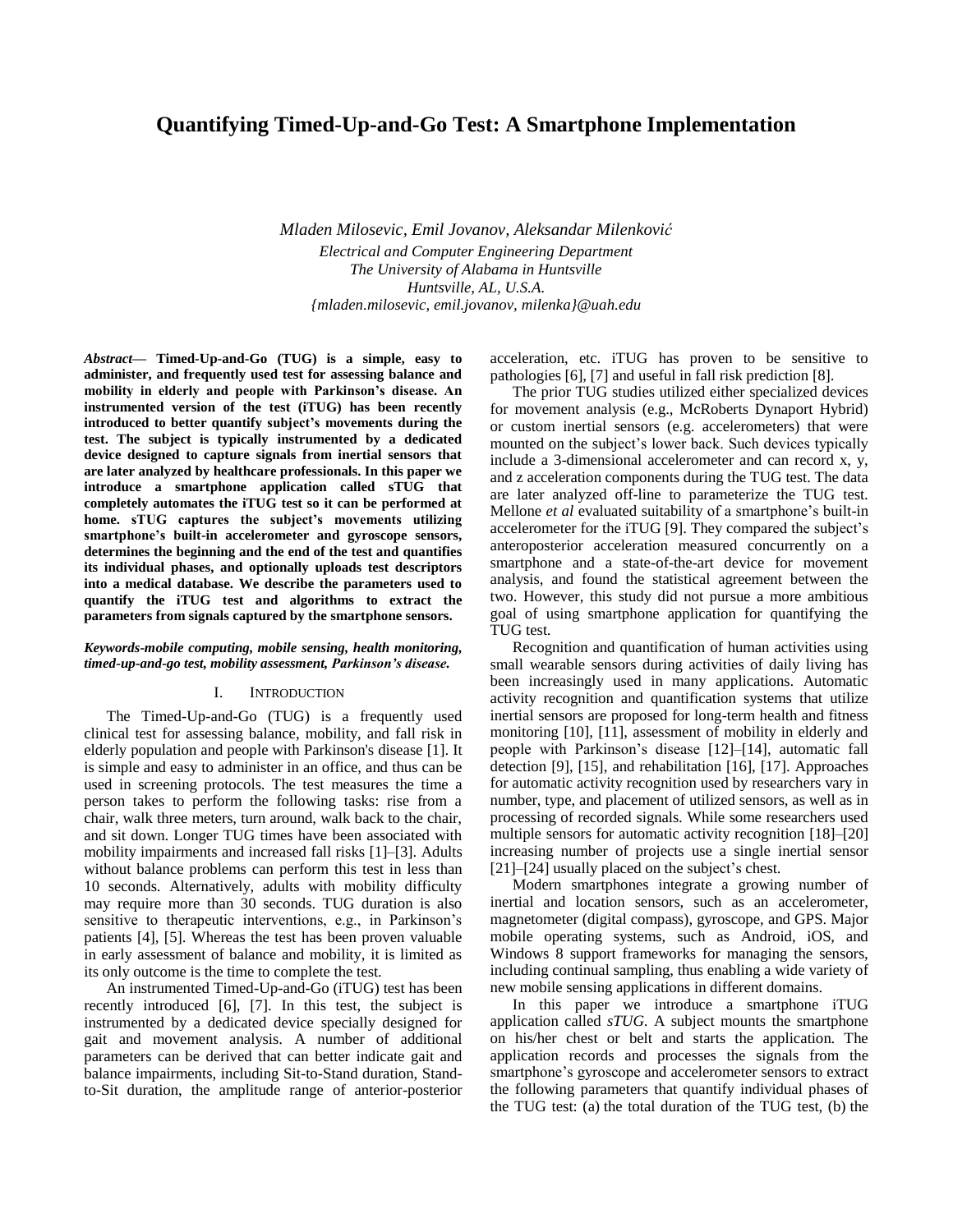total duration of the sit-to-stand transition, and (c) the total duration of the stand-to-sit transition. In addition, we extract parameters that further quantify body movements during the sit-to-stand and stand-to-sit transitions, including the duration of sub phases, maximum angular velocities and upper trunk angles. These parameters are recorded on the smartphone and optionally uploaded to an mHealth server.

sTUG could be of great interest for older individuals and Parkinson's disease patients as well as for healthcare professionals. The procedure requires minimum setup (chair and marked distance of 3 meters) and inexpensive instrumentation (smartphone placed on the chest or belt running the sTUG application). The feedback is provided instantaneously to the user in a form of a report with the values of all significant parameters that characterize the TUG test. It is easy to use and users can take multiple tests in a single day at home (e.g., to assess the effects of drugs). With automatic updates to the mHealth server, caregivers and healthcare professionals can gain insights into overall wellness of the subjects. For example, they can assess the impact of therapeutic interventions (e.g., impact of drugs) by analyzing the parameters from multiple tests performed in a single day. Next, healthcare professionals and researchers can monitor and evaluate evolution of disease by analyzing the trends in the parameters collected over longer periods of time.

To the best of our knowledge, we are the first to propose and implement a smartphone application that fully automates the iTUG test with minimal user interventions. We introduce parameters and procedures for their extraction that improve characterization of the iTUG test and especially body posture transitions relative to the previously proposed parameters [6].

The body instrumentation, body movements capturing, and signal processing to extract the parameters are described in Section II. The smartphone application is described in Section III. The results from preliminary tests performed on three Parkinson's disease patients and four healthy individuals are given in Section IV. Section V gives the concluding remarks.

## INSTRUMENTED TIMED-UP-AND-GO: FROM SIGNALS TO INFORMATION

#### *A. Body instrumentation*

[Figure 1](#page-1-0) illustrates typical phases of the iTUG test that involves a sit-to-stand transition, walking forward for 3 meters, turning around a cone, walking back to the chair, and a stand-to-sit transition. We instrument a subject by placing a smartphone on his or her chest. The smartphone is placed in a holder that is mounted on two elastic textile straps, so it remains fixed relative to the trunk position during a test. Whereas this setup may pose challenges to some of the subjects who are unable to tie a strap over their chest without assistance, alternative attachments are possible. For example, the smartphone may be placed in a textile holder that is worn around the neck and attached to the clothes using a Velcro strap. Alternative setups are possible with a smartphone placed in a belt or in a holder on the hip. However, in this paper we assume that the smartphone is placed close to

sternum in an upright position or clipped on the front side of a waist belt.

[Figure 2](#page-1-1) shows the smartphone orientation: the smartphone's *z* axis corresponds to the sagittal axis, the y corresponds to the vertical axis, and the x corresponds to the frontal axis of the human body.

Modern smartphones typically integrate a number of inertial and navigation sensors including an accelerometer, a gyroscope, and a magnetic sensor. The accelerometer measures proper acceleration and is typically used to keep the screen upright regardless of the smartphone orientation. With the proposed mounting of the smartphone, we record the *x*, *y*, and *z* components of the acceleration of the subject's upper trunk and use these signals to determine upper body position. The gyroscope measures angular movements, specifically the rotation around the *x* axis (a.k.a. roll), *y* axis (yaw), and *z* axis (pitch). In our setup, we record the angular speeds from the gyroscope and use the signals to detect and locate important transitions during the TUG test. The magnetic sensor is sensing the Earth's magnetic field and is normally used to aid navigation by determining the Earth's magnetic poles and the smartphone's orientation. In our setup we can use the signal to detect changes in direction during walking.



Figure 1. iTUG test phases and smartphone instrumentation of the subject.

<span id="page-1-0"></span>

<span id="page-1-1"></span>Figure 2. Smartphone orientation.

#### *B. iTUG Characterization*

To characterize the TUG test we start from a list of parameters suggested by Weiss et. al [6]. We expand this list to include new parameters and to refine the definitions of the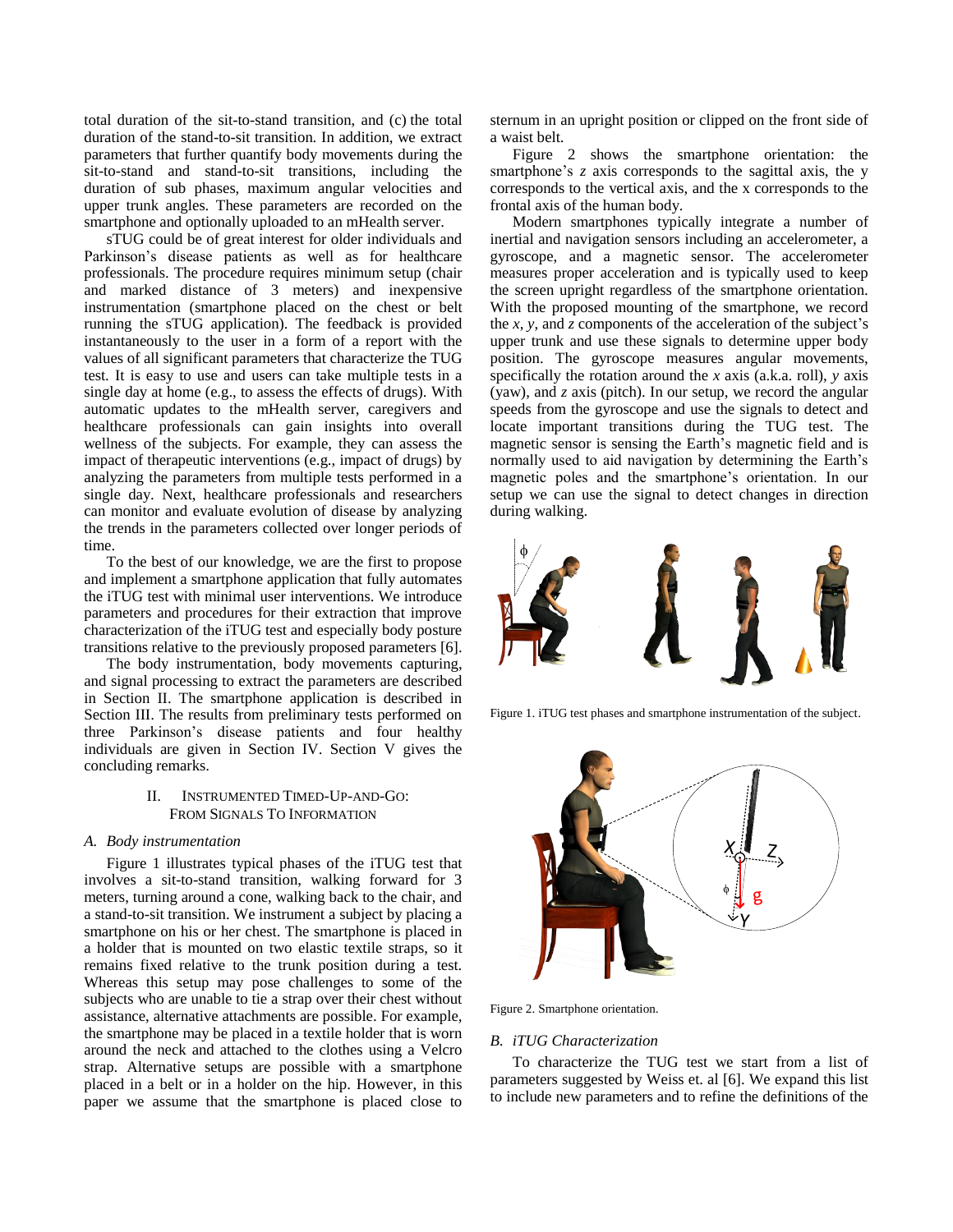original parameters that were lacking due to limitations by the measuring setup used in [6] and improper interpretations of signals. Table 1 lists the proposed parameters and describe their meaning and metric units. In addition to the total duration of the test (*d.TUG*), we determine the total duration of the sit-to-stand transition (*d.S2ST*), and the total duration of the stand-to-sit transition (*d.ST2S*). To better characterize the sit-to-stand transition we determine its two phases  $-$  a leaning forward (*d.LF*) phase and lifting up phase (*d.LT*), the maximum trunk angle (*a.S2ST*) during the lean forward phase, the maximum angular velocities in the lean forward (*v.LF*) and the lift up phase (*v.LT*). Similarly, we determine duration of separate phases of the stand-to-sit transition, a preparing to sit phase (*d.PS*) and a sitting down phase (*d.SD*).

TABLE I. PARAMETERS FOR ITUG CHARACTERIZATION.

| Parame- | <b>Description</b>                            | <b>Units</b> |
|---------|-----------------------------------------------|--------------|
| ter     |                                               |              |
| d.TUG   | Total duration of the TUG test                | seconds      |
| d.S2ST  | Total duration of the sit-to-stand transition | seconds      |
| d.LF    | Duration of the lean forward phase in         | seconds      |
|         | the sit-to-stand transition                   |              |
| d.LT    | Duration of the lift phase in                 | seconds      |
|         | the sit-to-stand transition                   |              |
| a.S2ST  | Maximum change of the trunk angle             | degrees      |
|         | in the lean forward phase                     |              |
| v.LF    | Maximum angular velocity                      | degrees/s    |
|         | during the lean forward phase                 |              |
| v.LT    | Maximum angular velocity during               | degrees/s    |
|         | the lift up phase                             |              |
| d.ST2S  | Duration of the stand-to-sit transition       | seconds      |
| d.PS    | Duration of the prepare-to-sit phase          | seconds      |
|         | in the stand-to-sit transition                |              |
| $d$ .SD | Duration of the sit-down phase in             | seconds      |
|         | the stand-to-sit transition                   |              |

[Figure 3](#page-2-0) shows raw acceleration and gyroscope data recorded on a smartphone mounted on the chest of a subject with diagnosed Parkinson's disease during the TUG test. The top graph shows the *x*, *y*, and *z* components of the acceleration measured in  $m/s^2$ , and the bottom one shows the angular velocity measured in *radian/s*. The data are recorded using our custom Android application running on a Nexus 4 smartphone. The sampling frequency is set to 100 Hz. The following subsection describes algorithms that process the raw sensor data to extract the described parameters as shown in [Figure 3.](#page-2-0)

# *C. Parameter Extraction*

To determine the duration of the entire TUG test and its separate phases, we need to detect and timestamp the following events:

- the beginning of the test  $(T_{bTUG})$ , which is also the beginning of the sit-to-stand transition  $(T_{bS2ST})$ ;
- the end of the sit-to-stand transition  $(T_{eS2ST})$ ;
- the start of the stand-to-sit transition  $(T_{bST2S})$ ; and
- the end of the stand-to-sit transition, which also corresponds to the end of the entire test  $(T_{\text{eTUG}})$ .

The first step in detecting the beginning of the sit-tostand transition is to search for a change in the angular velocity around the frontal axis (the *x* component of the gyroscope). This change is caused by leaning forward as the individual prepares to stand up. The angular velocity has a distinct profile as illustrated in [Figure 4,](#page-3-0) left. It starts from zero or near zero, increases to reach the maximum and drops to zero at the end of the lean forward phase. To determine the beginning of the transition we first find the maximum angular velocity (v.LF) that is above a certain threshold and then search backward to find the beginning of the slope. The



<span id="page-2-0"></span>Figure 3. Accelerometer and gyroscope signals (the x, y, and z components) recorded on a smartphone mounted on a person with Parkinson's disease during the TUG test.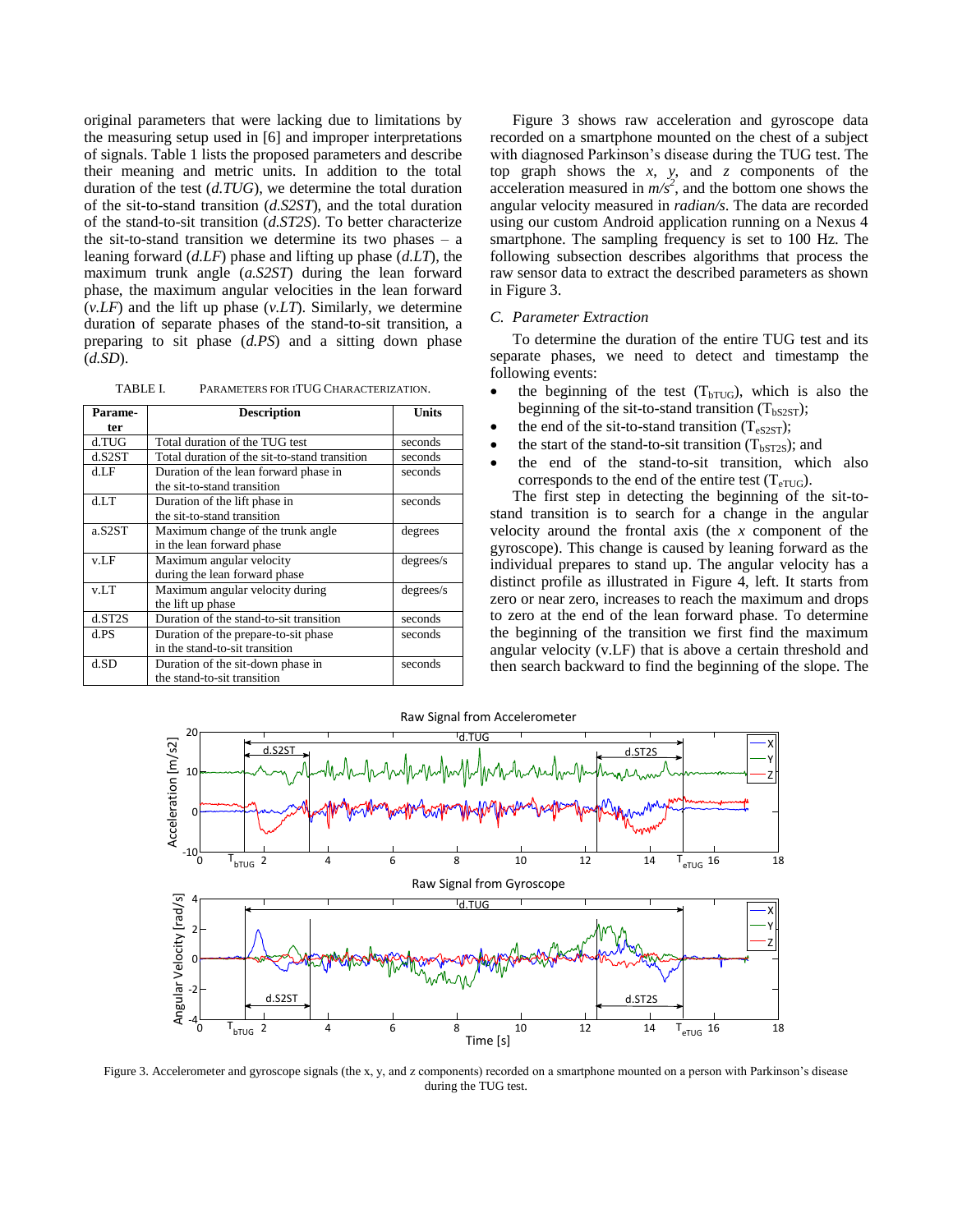lean forward phase ends when the angular velocity drops back to zero  $(T_{eLF})$ . At this moment the maximum upper trunk angle, a.S2ST, is reached [\(Figure 4,](#page-3-0) left). The time distance between the beginning of the transition and the end of the lean forward phase represents the duration of the lean forward phase,  $d.LF = T_{eLF} - T_{bS2ST}$ . The second phase of the sit-to-stand transition is characterized by the negative angular velocity as the subject moves into the upright position. The angular velocity reaches the minimum, v.LT, and then increases back to zero. The moment when it becomes positive is considered to be the end of the lift up phase and the end of the sit-to-stand transition. By time stamping this moment ( $T_{\text{eS2ST}}$ ), we calculate the duration of the lift up phase,  $dLT = T_{eS2ST} - T_{eLF}$ , and the total duration of the sit-to-stand transition,  $d.S2ST = d.LF + d.LT$ .



<span id="page-3-0"></span>Figure 4. Angular velocity and upper body trunk angle during the sit-tostand (left) and stand-to-sit (right) transitions.

The stand-to-sit transition can also be divided into two separate phases, a prepare-to-sit, PS, and a sit-down, SD, phase. The angular velocity and the upper trunk angle profiles during the stand-to-sit transition are shown in [Figure](#page-3-0)  [4,](#page-3-0) right. The angular velocity increases to the maximum and then drops back to zero as the subject leans forward in preparation to sit down. The moment when the angular velocity drops to zero marks the end of the prepare-to-sit phase and the beginning of the sit-down phase. By time stamping these characteristic points we can determine the duration of the preparation phase,  $d.PS = T_{ePS} - T_{bST2S}$ . In the sit-down phase the angular velocity is negative as the subject's upper trunk moves back into the upright position. The moment it becomes positive marks the end of the sitdown phase and the entire stand-to-sit transition. By time stamping this moment we can calculate the duration of the sit-down phase,  $d.SD = T_{eST2S} - T_{ePS}$ , and the entire stand-tosit transition  $(d.\text{ST2S} = d.\text{PS} + d.\text{SD})$ .

## III. STUG

The sTUG smartphone application captures the signals from the smartphone sensors, processes the data to extract the parameters described in Section II, and displays the parameters at the end of the TUG test. In addition it creates an iTUG test descriptor that includes time and date when the test is taken as well as all the parameters from Table I. This descriptor is stored on the smartphone. It can optionally be uploaded to a medical server for long-term storage and analysis.

The user starts monitoring and processing by pressing a start button on the screen. Alternatively, the application and monitoring can be started automatically using an inexpensive Near Field Communication (NFC) tag. The application stops monitoring automatically once it detects the end of the standto-sit transition. [Figure 5](#page-3-1) shows a report generated by the application at the end of a TUG test.

sTUG is developed for Android operating systems and requires a smartphone with the accelerometer and gyroscope sensors running Android 2.3 or above. The application has been tested on a Nexus 4 smartphone, a Motorola RAZR M, and a RAZR HD.



Figure 5. sTUG: Smartphone TUG Android application screen displaying the parameters of the TUG test.

## IV. RESULTS AND DISCUSSION

<span id="page-3-1"></span>A preliminary testing of the sTUG application is performed on three individuals with diagnosed Parkinson's disease and four healthy individuals. Each individual was asked to perform the TUG test in the shortest amount of time and the test is repeated three times. Table 2 shows the summarized results with all parameters reported by the sTUG application. Expectedly, the individuals with Parkinson's disease needed more time to complete the total test (d.TUG) as well as the individual phases of the test. The healthy individuals had notably higher the maximum angular velocity during the lift up phase (v.LT). The duration of the stand-to-sit phase for healthy individuals was notably shorter.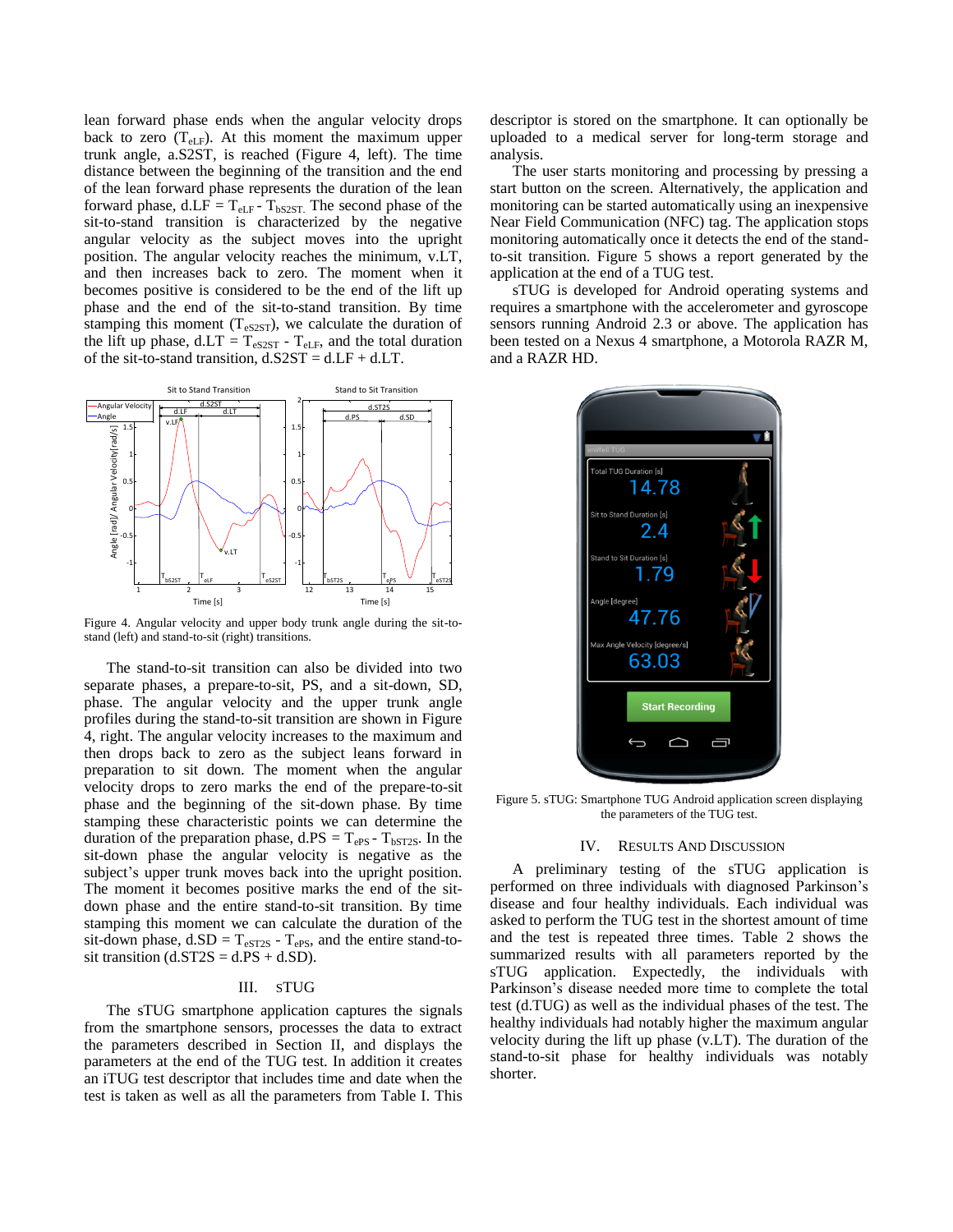TABLE II ITUG PARAMETERS FOR 3 INDIVIDUALS WITH DIAGNOSED PARKINSON'S DISEASE (S1-S3) AND 4 HEALTHY INDIVIDUALS (S4-S7).

| <b>Subject</b> | d.TUG[s]         | d.S2ST[s]       | d.LF[s]         | d.LT[s]         | a.S2ST[deg]       | $v.LF$ [deg/s]     | $v.LT$ [deg/s]      | d.ST2S[s]       | d.PS[s]         | d.SD[s]         |
|----------------|------------------|-----------------|-----------------|-----------------|-------------------|--------------------|---------------------|-----------------|-----------------|-----------------|
| S <sub>1</sub> | $11.65 \pm 0.99$ | $2.59 \pm 0.08$ | $1.27 \pm 0.18$ | $1.32 \pm 0.24$ | $52.78 \pm 4.12$  | $124.77 \pm 27.54$ | $-87.17 \pm 1.38$   | $3.15 \pm 0.53$ | $1.68 \pm 0.22$ | $1.47 \pm 0.31$ |
| S <sub>2</sub> | $11.45 \pm 0.62$ | $2.13 \pm 0.44$ | $0.99 \pm 0.15$ | $1.14 \pm 0.3$  | $55.54 \pm 10.89$ | $141.23 \pm 19.24$ | $-88.45 \pm 21.67$  | $2.28 \pm 0.03$ | $1.23 \pm 0.15$ | $1.05 \pm 0.17$ |
| S <sub>3</sub> | $14.4 \pm 0.68$  | $2.74 \pm 0.71$ | $1.55 \pm 0.73$ | $1.18 \pm 0.04$ | $44.84 \pm 10.87$ | $94.46 \pm 27.13$  | $-55.02 \pm 17.67$  | $3.02 \pm 0.33$ | $1.81 \pm 0.3$  | $1.21 \pm 0.22$ |
| S <sub>4</sub> | $7.03 \pm 0.24$  | $2.65 \pm 0.27$ | $0.98 \pm 0.13$ | $.67 \pm 0.28$  | $56.82 \pm 15.96$ | $115.2 \pm 36.29$  | $-100.0\pm 6.75$    | $1.51 \pm 0.04$ | $0.6 \pm 0.03$  | $0.9 \pm 0.07$  |
| S <sub>5</sub> | $4.92 \pm 0.09$  | $1.75 \pm 0.1$  | $0.7 \pm 0.03$  | $1.05 \pm 0.13$ | $76.28 \pm 1.57$  | 189.02±0.62        | $-164.71 \pm 19.11$ | $1.31 \pm 0.03$ | $0.5 \pm 0.01$  | $0.81 \pm 0.02$ |
| S6             | $5.15 \pm 0.11$  | $1.61 \pm 0.12$ | $0.73 \pm 0.10$ | $0.88 \pm 0.03$ | $71.72{\pm}4.09$  | $207.07 \pm 11.85$ | $-221.18 \pm 12.68$ | $1.65 \pm 0.07$ | $0.81 \pm 0.03$ | $0.84 \pm 0.06$ |
| S7             | $6.86 \pm 0.49$  | $2.23 \pm 0.17$ | $0.97 \pm 0.11$ | $.26 \pm 0.23$  | $59.43 \pm 9.39$  | $146.41 \pm 18.22$ | $-126.26 \pm 24.56$ | $1.5 \pm 0.32$  | $0.7 \pm 0.18$  | $0.8 \pm 0.24$  |

## V. CONCLUSIONS

Proliferation of smartphones that integrate a growing number of sophisticated sensors creates a number of opportunities for instrumentation and quantification of standard monitoring and diagnostic procedures. The Timed-Up-and-Go test is frequently used to assess mobility and balance of elderly and people with Parkinson's disease. In this paper we introduce a smartphone application called sTUG that completely automates the test. The application provides an instantaneous feedback to the user and allows for automatic uploads of the test results into patient medical record. The application quantifies the test phases to allow specialists better assessment of body kinematics and dynamics.

The application has been tested on a group of healthy volunteers and Parkinson's disease patients and showed promising results. By utilizing commodity smartphones we offer an affordable tool for instantaneous quantification of the TUG tests. The test can thus be performed at home to assess the impact of drugs. Analysis of the parameters collected over longer periods of time may help in tracking progression of mobility and balance impairments.

## ACKNOWLEDGMENT

This work was supported in part by U.S. National Science Foundation under grant CNS-1205439. We would like to thank the Parkinson's Support Group of Huntsville for their help in conducting the tests.

## **REFERENCES**

- [1] D. Podsiadlo and S. Richardson, "The timed 'Up & Go': a test of basic functional mobility for frail elderly persons," *J Am Geriatr Soc*, vol. 39, no. 2, pp. 142–148, Feb. 1991.
- [2] B. Najafi, K. Aminian, F. Loew, Y. Blanc, and P. A. Robert, "Measurement of stand-sit and sit-stand transitions using a miniature gyroscope and its application in fall risk evaluation in the elderly," *IEEE Trans Biomed Eng*, vol. 49, no. 8, pp. 843–851, Aug. 2002.
- [3] "Guideline for the prevention of falls in older persons. American Geriatrics Society, British Geriatrics Society, and American Academy of Orthopaedic Surgeons Panel on Falls Prevention," *J Am Geriatr Soc*, vol. 49, no. 5, pp. 664–672, May 2001.
- [4] E. Auriel, J. M. Hausdorff, T. Herman, E. S. Simon, and N. Giladi, "Effects of methylphenidate on cognitive function and gait in patients with Parkinson's disease: a pilot study," *Clin Neuropharmacol*, vol. 29, no. 1, pp. 15–17, Feb. 2006.
- [5] R. Ben-Itzhak, N. Giladi, L. Gruendlinger, and J. M. Hausdorff, "Can Methylphenidate Reduce Fall Risk in Community-Living Older Adults? A Double-Blind, Single-Dose Cross-Over Study," *Journal of the American Geriatrics Society*, vol. 56, no. 4, pp. 695– 700, Apr. 2008.
- [6] A. Weiss, T. Herman, M. Plotnik, M. Brozgol, I. Maidan, N. Giladi, T. Gurevich, and J. M. Hausdorff, "Can an accelerometer enhance the utility of the Timed Up & Go Test when evaluating patients with Parkinson's disease?," *Med Eng Phys*, vol. 32, no. 2, pp. 119–125, Mar. 2010.
- [7] C. Zampieri, A. Salarian, P. Carlson-Kuhta, K. Aminian, J. G. Nutt, and F. B. Horak, "The instrumented timed up and go test: potential outcome measure for disease modifying therapies in Parkinson's disease," *Journal of Neurology, Neurosurgery & Psychiatry*, vol. 81, no. 2, pp. 171–176, Sep. 2009.
- [8] M. Marschollek, G. Nemitz, M. Gietzelt, K. H. Wolf, H. Meyer zu Schwabedissen, and R. Haux, "Predicting in-patient falls in a geriatric clinic," *Zeitschrift für Gerontologie und Geriatrie*, vol. 42, no. 4, pp. 317–322, Jun. 2009.
- [9] C. Tacconi, S. Mellone, and L. Chiari, "Smartphone-based applications for investigating falls and mobility," in *2011 5th International Conference on Pervasive Computing Technologies for Healthcare (PervasiveHealth)*, 2011, pp. 258 –261.
- [10] S. Bosch, M. Marin-Perianu, R. Marin-Perianu, P. Havinga, and H. Hermens, "Keep on Moving! Activity Monitoring and Stimulation Using Wireless Sensor Networks," in *Smart Sensing and Context*, P. Barnaghi, K. Moessner, M. Presser, and S. Meissner, Eds. Springer Berlin Heidelberg, 2009, pp. 11–23.
- [11] F. Pitta, T. Troosters, V. S. Probst, M. A. Spruit, M. Decramer, and R. Gosselink, "Quantifying physical activity in daily life with questionnaires and motion sensors in COPD," *Eur. Respir. J.*, vol. 27, no. 5, pp. 1040–1055, May 2006.
- [12] R. Ganea, A. Paraschiv-Ionescu, C. Büla, S. Rochat, and K. Aminian, "Multi-parametric evaluation of sit-to-stand and stand-tosit transitions in elderly people," *Medical Engineering & Physics*, vol. 33, no. 9, pp. 1086–1093, Nov. 2011.
- [13] A. Al-Jawad, M. R. Adame, M. Romanovas, M. Hobert, W. Maetzler, M. Traechtler, K. Moeller, and Y. Manoli, "Using multidimensional dynamic time warping for TUG test instrumentation with inertial sensors," in *2012 IEEE Conference on Multisensor Fusion and Integration for Intelligent Systems (MFI)*, 2012, pp. 212 –218.
- [14] A. Zijlstra, M. Mancini, U. Lindemann, L. Chiari, and W. Zijlstra, "Sit-stand and stand-sit transitions in older adults and patients with Parkinson's disease: event detection based on motion sensors versus force plates," *Journal of NeuroEngineering and Rehabilitation*, vol. 9, no. 1, p. 75, Oct. 2012.